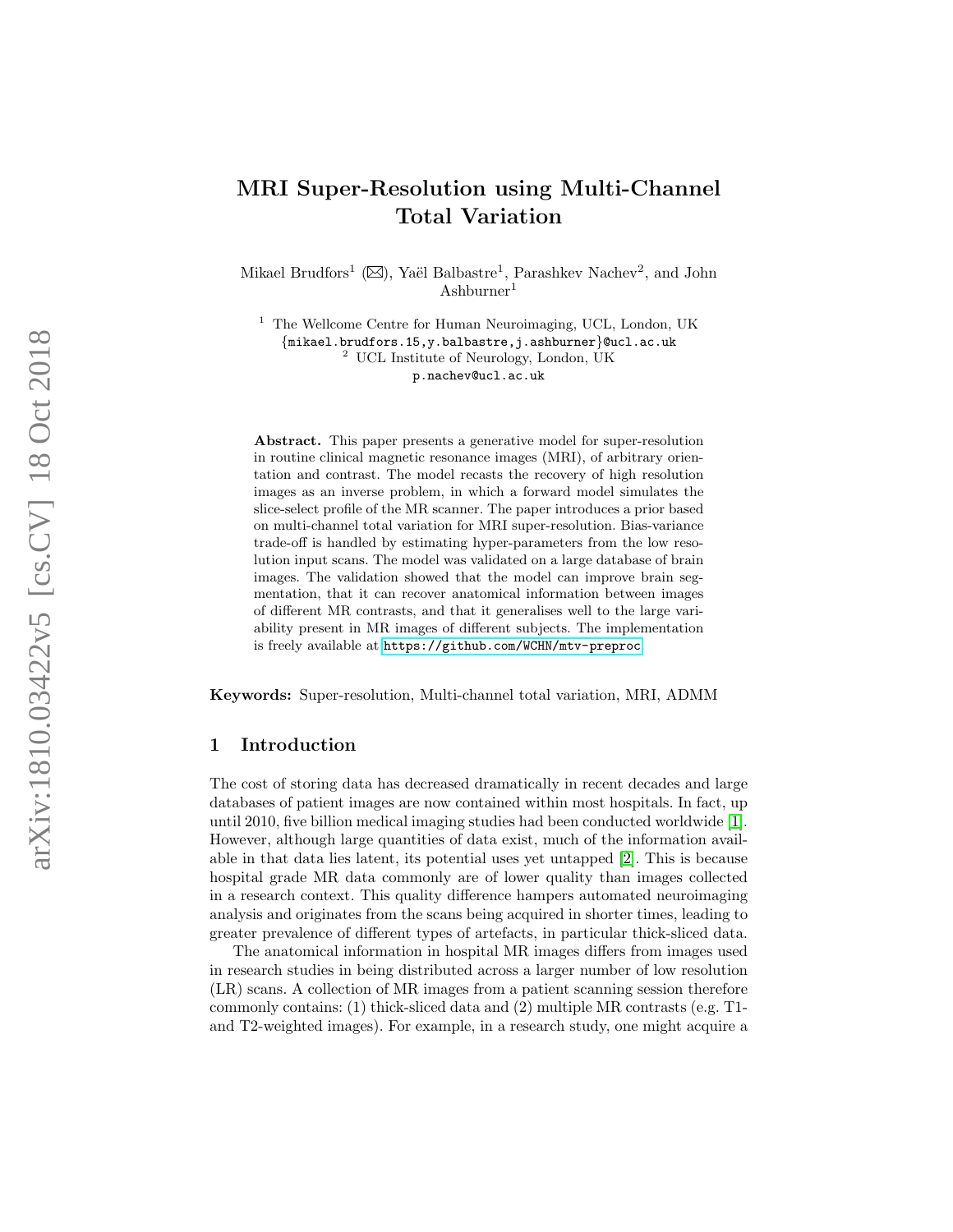single, time-consuming, high-resolution (HR) T1-weighted image. Whereas in a hospital study, one might acquire several quick LR scans of varying contrasts and with thick slices. Multi-contrast MR images are acquired in order to highlight different anatomical information, in particular pathology. Hospital MR images can therefore be thought of as information distributed across multiple scans.

If the distributed information across hospital MR images could be consolidated it could be possible to achieve closer to research quality imaging using ordinary, hospital quality data. Reconstructing HR images in such a way would in turn enable large scale studies, which have been difficult to perform in a research environment because of the expense of scanning a large number of patients within a research context. A framework that could merge this distributed information would therefore be of value in, for example, research relying on learning from a population of MR images (see e.g [\[3,](#page-11-2)[4,](#page-11-3)[5\]](#page-11-4)).

This paper proposes a generative model that given a set of patient MR images, which could be of different contrasts, reconstructs isotropic HR images, using a super-resolution technique. The paper furthermore introduces the multichannel total variation norm as a prior for super-resolution recovery in MR images. The model additionally does not require any HR reference data, but could utilise such data if available. The incentives for choosing a generative model are: (1) the large variability in clinical MRI, which can be difficult to model in a discriminative setting; and (2), that learning methods potentially hallucinate information not actually present, which should be avoided when accurate patient diagnosis is of interest. Because of the challenge in quantifying the results of quality enhancement applied to MR images, the model was validated on thick-sliced data generated from the IXI dataset<sup>[3](#page-1-0)</sup>.

# 2 Background

Super-resolution (SR) methods construct HR images from several observed LR images, where each LR image transforms and samples the same HR scene. SR methods are therefore able to utilise distributed information available in collections of images, such as patient MR data. SR have been studied in MRI for numerous applications [\[6\]](#page-11-5), and shown to improve the resolution and signal-tonoise ratio favourably compared with direct HR acquisition [\[7\]](#page-11-6).

Most SR work in MRI have focused on images of the brain. This is because SR methods have a high dependency on precise registration of the observed LR images, and for the brain, simply a rigid alignment is sufficient. SR methods applied to brain MR scans can be classified as either single- or multi-modal. Single-modality methods combine LR images of the same MR contrasts into a single HR image (e.g. three T1-weighted scans of the same subject). Numerous methods have been proposed for single-modality SR based on e.g. the acquisition model [\[8](#page-11-7)[,9\]](#page-11-8), image patches [\[10\]](#page-11-9), random forests [\[11\]](#page-11-10) and convolutional neural

<span id="page-1-0"></span><sup>&</sup>lt;sup>3</sup> The IXI dataset contains nearly 600 HR MR images from healthy subjects, of multiple MR contrasts. It is available from [http://brain-development.org/](http://brain-development.org/ixi-dataset/) [ixi-dataset/](http://brain-development.org/ixi-dataset/).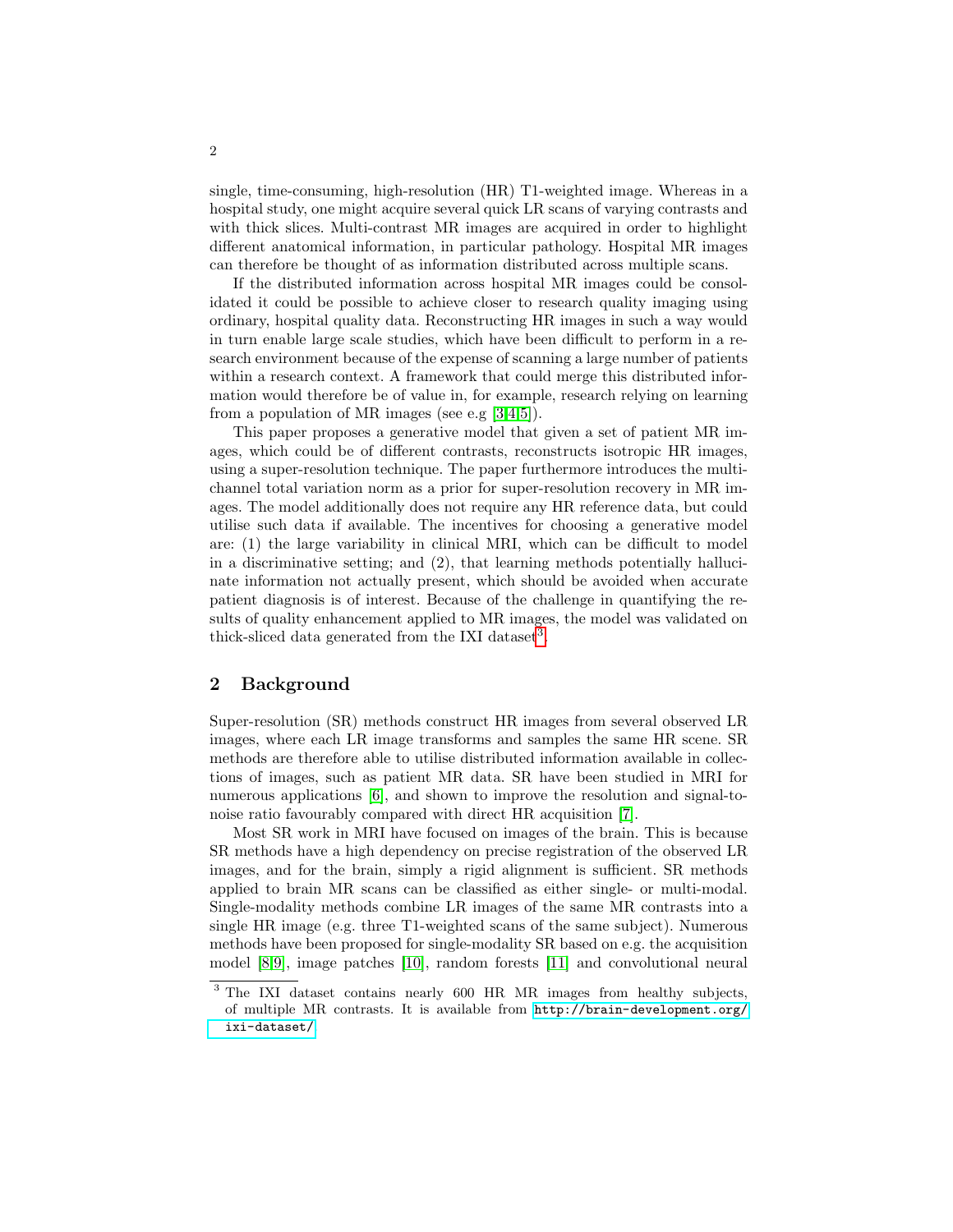networks [\[12\]](#page-11-11). A multitude of prior terms (or regularisation methods) have also been investigated, e.g. Tikhonov [\[9\]](#page-11-8), total variation [\[13\]](#page-11-12) and Beltrami [\[14\]](#page-11-13).

Multi-modality methods have so far been less frequently explored than their single-modality counterparts. In these techniques the goal is to utilise anatomical information distributed over a number of various quality images, of different MR contrasts (e.g. two T1- and one T2-weighted scan). Manjon et al. [\[15\]](#page-11-14) proposed a multi-modal method that used as input HR reference data and a pre-interpolated version of the LR data. HR images were then reconstructed by averaging voxels in the interpolated version of the LR data using the HR data as reference. In a paper by Rousseau [\[16\]](#page-11-15), the main idea was to reconstruct a HR image using one LR image and an intermodality prior, which included information from another HR image. An extension to the method proposed in [\[15\]](#page-11-14) was suggested by Jafari et al. [\[17\]](#page-11-16), which resulted in higher interpolation accuracy. This method used a similarity metric based on the assumption that voxels that have equal distances to a strong edge are more likely to belong to the same tissue type.

# 3 Methods

Compared to the multi-modal SR approaches mentioned in the previous section, the model proposed here does not require any complex learning, nor any HR reference data (which significantly reduces the applicability of any SR technique in clinical practice). Instead, it relies on the definition of a generative stochastic process. This process assumes that each LR image is generated by selecting thick slices, possibly rotated and/or translated, in a HR image, with the addition of i.i.d. Gaussian noise (e.g. two LR T1- and three LR T2-weighted images are assumed observations of one HR T1- and one HR T2-weighted image, respectively). This yields a conditional probability distribution known as the data likelihood. A HR image is also assumed to result from a random process, characterised by a probability distribution known as the prior. In SR, the prior should favour images with large smooth regions and a few sharp edges. Furthermore, because edges should have the same location in all MR contrasts, a multi-channel totalvariation (MTV) distribution is used, which promotes modalities with common smoothness profiles [\[18\]](#page-11-17). Estimating the HR images given a set of observed LR images is then cast as an inference problem in this probabilistic model. In order for the model to generalise well, its hyper-parameters are either estimated from the observed data (Gaussian and MTV parameters) or set in a general and consistent way (slice-selection profile).

### 3.1 The Generative Model

Let  $\mathbf{Y} = \{\{\mathbf{y}_m\}_{m=1}^M | \mathbf{y}_m \in \mathbb{R}^N\}$  denote the unknown HR images of M different MR contrasts and  $\mathcal{X} = \{ {\mathbf{X}_m}_{m=1}^M \mid {\mathbf{X}_m} = {\mathbf{x}_{ms}}\}_{s=1}^{S_m} \mid {\mathbf{x}_{ms}} \in \mathbb{R}^{N_{ms}} \}$  a set of LR images, where  $S_m$  is the number of observed subject images of MR contrast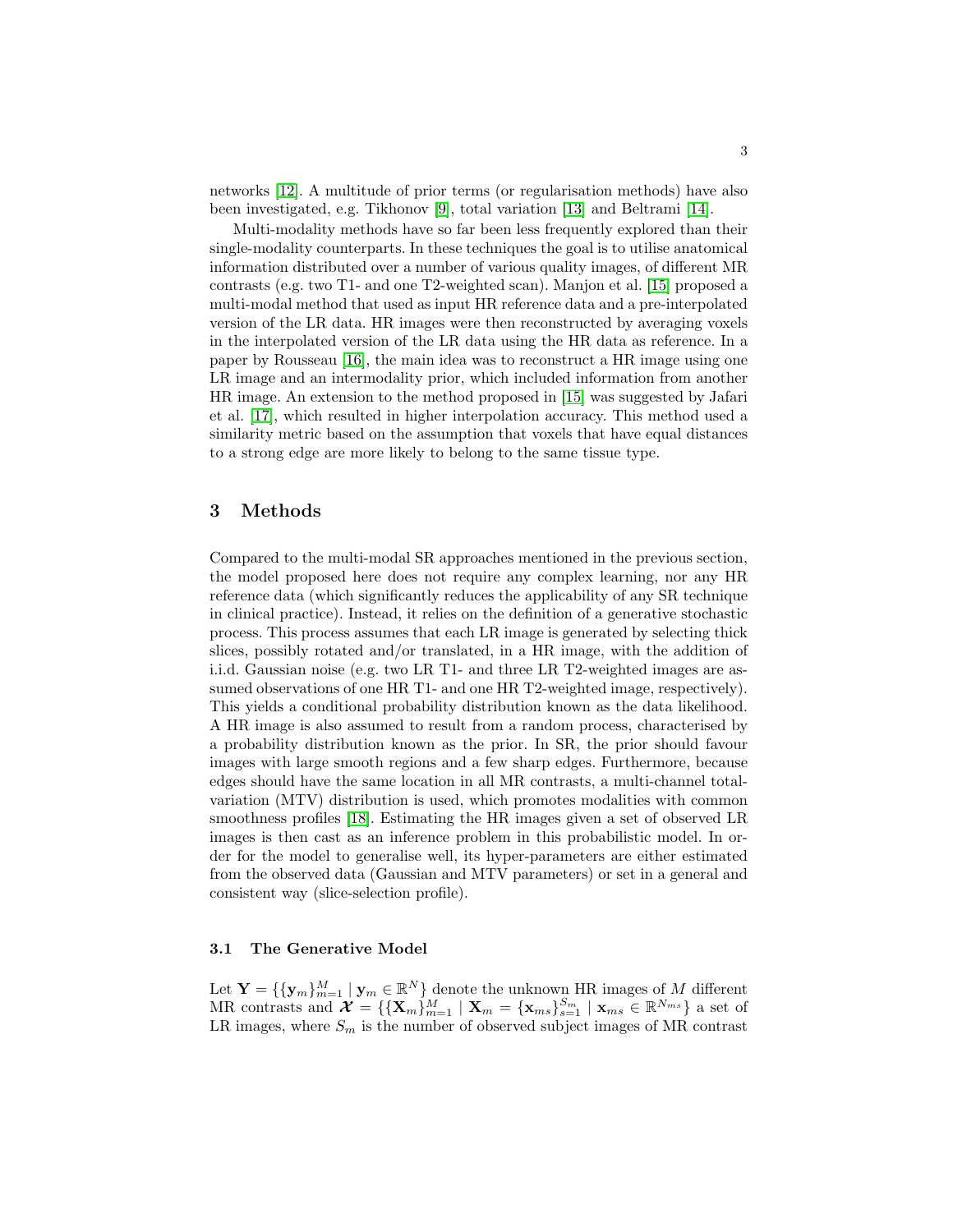<span id="page-3-1"></span>

Fig. 1: Graphical model for multi-modality SR in MR scans using a MTV prior. Random variables are in circles. Observed variables are shaded. Plates indicate replication. There are  $M$  unknown HR images  $y_m$ . For each HR image there are  $S_m$  observed LR images  $\mathbf{x}_{ms}$ . Model hyper-parameters are: Gaussian noise of precisions  $\tau_{ms}$ , projection matrices  $\mathbf{A}_{ms}$ , and regularisation parameters  $\lambda_m$ .

 $m$ . The joint probability of the model can then be written as:

<span id="page-3-0"></span>
$$
p(\mathcal{X}, \mathbf{Y}) = p(\mathcal{X}|\mathbf{Y})p(\mathbf{Y}) = \prod_{m=1}^{M} \prod_{s=1}^{S_m} p(\mathbf{x}_{ms}|\mathbf{y}_m)p(\mathbf{Y}).
$$
 (1)

A graphical representation of the joint probability in [\(1\)](#page-3-0) is shown in Figure [1.](#page-3-1)

The conditional distribution of an observed LR image, given an unknown HR image, is assumed to be drawn from a likelihood function that is well-established in the SR literature, the multivariate Gaussian:

$$
p(\mathbf{x}_{ms}|\mathbf{y}_{m}) = \mathcal{N}(\mathbf{x}_{ms}|\mathbf{A}_{ms}\mathbf{y}_{m}, \tau_{ms}^{-1}\mathbf{I})
$$
  
= 
$$
\frac{\tau_{ms}^{N_{ms}/2}}{(2\pi)^{N_{ms}/2}} \exp\left(-\frac{\tau_{ms}}{2}(\mathbf{A}_{ms}\mathbf{y}_{m} - \mathbf{x}_{ms})^{\mathrm{T}}(\mathbf{A}_{ms}\mathbf{y}_{m} - \mathbf{x}_{ms})\right),
$$
 (2)

where  $\tau_{ms}$  is the precision of the observation noise  $(\tau_{ms} = 1/\sigma_{ms}^2)$  and  $\mathbf{A}_{ms} \in$  $\mathbb{R}^{N_{ms}\times N}$  a projection matrix. Furthermore, the reconstructions are assumed to all have the same dimensions and 1 mm isotropic voxel size.

The prior probability of the reconstructions is given by:

<span id="page-3-3"></span><span id="page-3-2"></span>
$$
p(\mathbf{Y}) = Z^{-1} f(\mathbf{Y}),\tag{3}
$$

and is defined by the normalising factor  $Z$ , which is independent of  $Y$ , and the MTV prior, defined by:

$$
f(\mathbf{Y}) = \prod_{n=1}^{N} \exp\left(-\sqrt{\sum_{m=1}^{M} \lambda_m \left\|\mathbf{D}_n \mathbf{y}_m\right\|_2^2}\right),\tag{4}
$$

where  $\mathbf{D}_n \mathbf{y}_m \in \mathbb{R}^3$  is the finite forward difference at voxel n, of reconstruction  $m$ . Using the MTV norm can intuitively be thought of as a method encouraging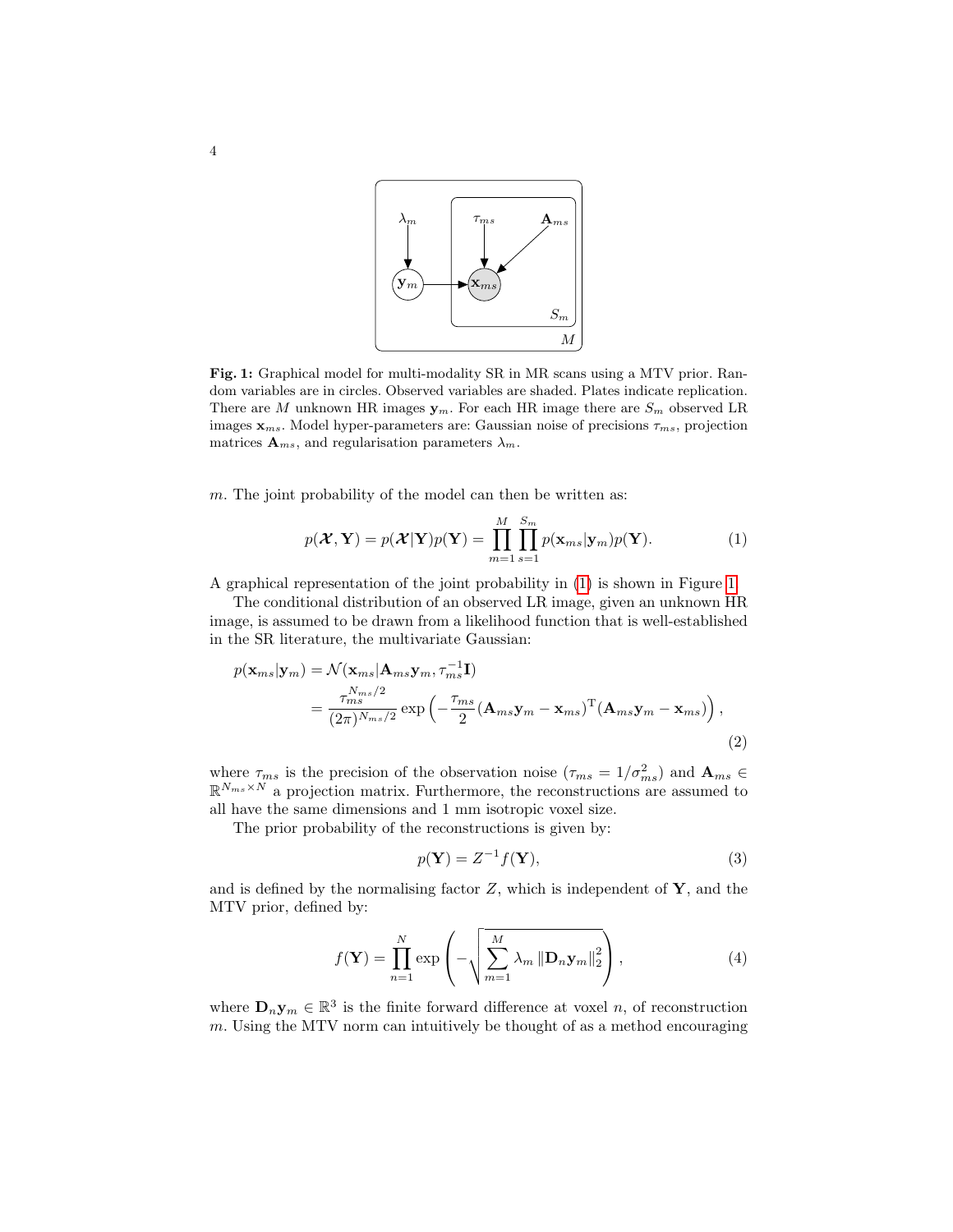patterns where regions of larger gradient magnitude are similar over all MRI contrasts, through its sparsity inducing effect. Note that for  $M = 1$ , the MTV norm reduces to ordinary, isotropic TV.

### 3.2 Model Optimisation

A maximum a posteriori (MAP) estimate of the HR images can be obtained from the joint probability in [\(1\)](#page-3-0) by minimising its negative logarithm:

<span id="page-4-0"></span>
$$
\underset{\mathbf{Y}}{\operatorname{argmin}}\left\{-\ln p(\mathbf{Y}|\boldsymbol{\mathcal{X}})\right\},\tag{5}
$$

where

$$
-\ln p(\mathbf{Y}|\boldsymbol{\mathcal{X}}) = \sum_{m=1}^{M} \left( \sum_{s=1}^{S_m} \left( \frac{\tau_{ms}}{2} \left\| \mathbf{A}_{ms} \mathbf{y}_m - \mathbf{x}_{ms} \right\|_2^2 \right) \right) + \sum_{n=1}^{N} \left( \sqrt{\sum_{m=1}^{M} \lambda_m \left\| \mathbf{D}_n \mathbf{y}_m \right\|_2^2} \right) + \text{const.}
$$
 (6)

The optimisation problem in [\(5\)](#page-4-0) is solved by an alternating direction method of multipliers (ADMM) algorithm [\[19\]](#page-11-18). ADMM is part of a class of optimisation methods called proximal algorithms. ADMM recasts the energy minimisation as a constrained problem, from which an augmented Lagrangian can be formulated. The Lagrangian is then minimised in an alternating fashion until a convergence criterion is met. An ADMM algorithm was chosen because it is straightforward to implement and gives competitive results when solving TV problems in neuroimaging [\[20\]](#page-12-0).

<span id="page-4-1"></span>

Fig. 2: Estimating the hyper-parameters of the proposed SR model. a) Example of modelled slice profiles for increasing slice thicknesses. b) Mixture of two Rician distributions fitted to the intensity histogram of an MR scan. c) Least-squares fit between mean tissue intensities and standard deviation of gradient magnitudes.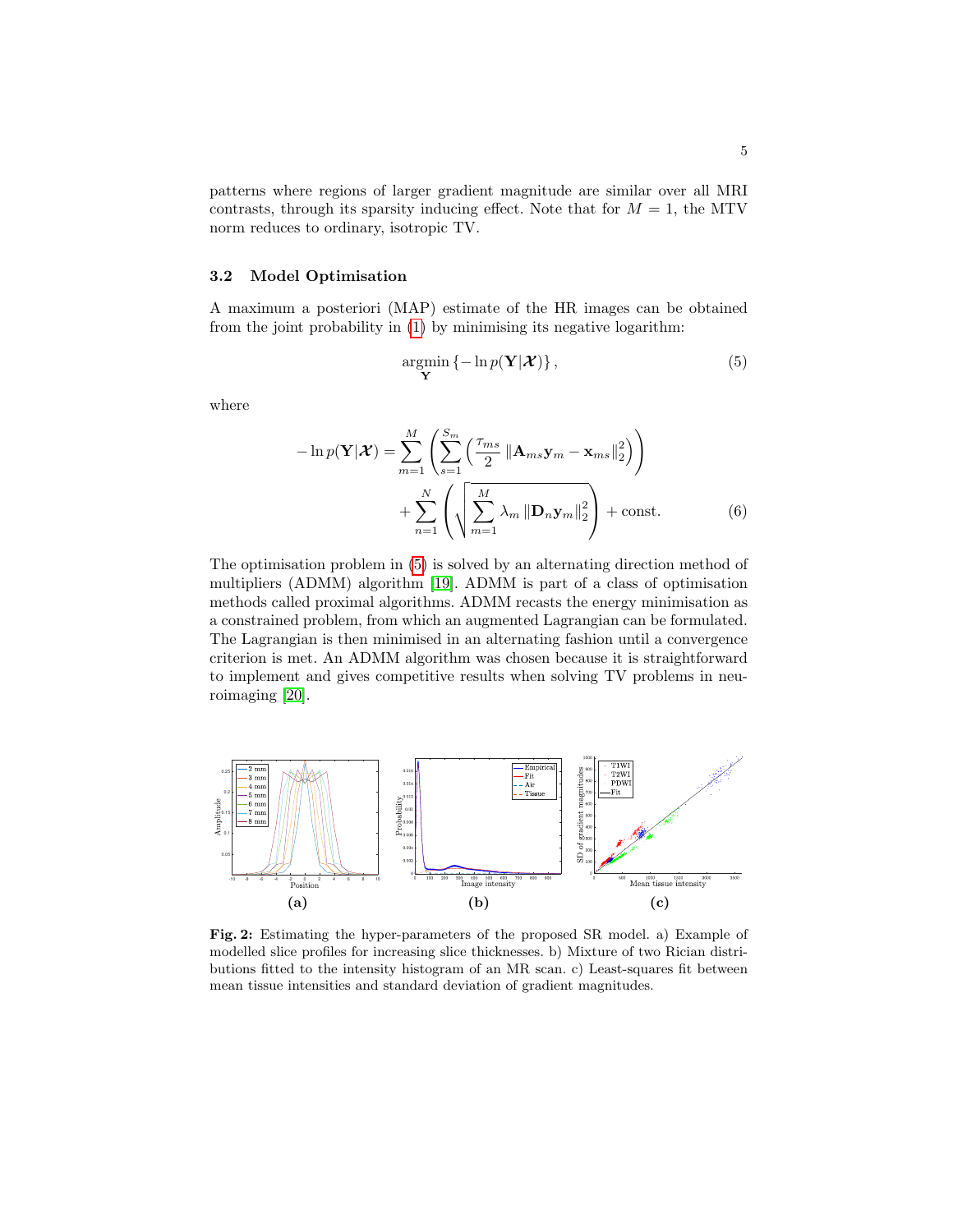#### 3.3 Setting of Hyper-Parameters

For a generative model to generalise well to new observations, required hyperparameters need to be either modelled as random variables or estimated from the observed data. Without a principled way of choosing these parameter, the model would not produce accurate results and a user would have to resort to manual tuning. Here, the hyper-parameters are the projection matrices, the noise precisions and the regularisation parameters. This section gives more detail about how these parameters are chosen.

**Projection matrices** The projection matrices  $A_{ms}$  incorporates into the model an assumption of how each LR image was generated. The slice-selection is what generates the thick-sliced LR images and is therefore what should be modelled by these matrices. Mathematically, the slice selection can be expressed as the result of a sequence of linear operators on an unknown HR image, consisting of a geometrical transformation, application of the sliceprofile and down-sampling. That is, the sth LR image, from the mth modality, is assumed drawn from the following observation model:

<span id="page-5-0"></span>
$$
\mathbf{x}_{ms} = \mathbf{A}_{ms}\mathbf{y}_m + \boldsymbol{\eta}_{ms} = \mathbf{D}_{ms}\mathbf{S}_{ms}\mathbf{y}_m + \boldsymbol{\eta}_{ms},\tag{7}
$$

where **S** simulates the slice-select profile of the MRI acquisition (see Figure [2a](#page-4-1)), D represents the down sampling of the HR image to the LR grid and  $\eta_{ms} \sim \mathcal{N}_{N_{ms}}(0, \tau_{ms}^{-1}I)$ . Both S and D are dependent on a geometrical transformation  $\mathbf{T} \in \mathbb{R}^{4 \times 4}$  that can be read from the image header. The observation model in [\(7\)](#page-5-0) is well established for SR of MR scans [\[8,](#page-11-7)[21\]](#page-12-1).

- Precision of the conditional distribution The trade-off between fitting the data and keeping the result smooth will depend on how noisy each LR image is. Because MR scans are reconstructed as the magnitude of an image that was originally complex, the assumed Gaussian noise model is just an approximation of the true Rician noise model. It is therefore of interest to estimate the amount of Rician noise in each observed MR scan, because this would in turn give estimates of the parameters  $\tau_{ms}$ . In this work, a mixture of two Rician distributions is therefore fitted to the intensity histogram of each MR scan [\[22\]](#page-12-2), and the precision of the observation noise is calculated from the class corresponding to air (see Figure [2b](#page-4-1)).
- Regularisation parameter From a probabilistic modelling point of view, TV corresponds to the following Laplace distribution:

$$
p(\mathbf{y}) = Z^{-1} f(\mathbf{y}) = Z^{-1} \prod_{n=1}^{N} \exp(-\lambda \left\| \mathbf{D}_n \mathbf{y} \right\|_2), \tag{8}
$$

where  $\lambda = 1/b$  and  $b = \sqrt{\sigma^2/2}$ . The hyper-parameter  $\lambda$  can therefore be related to the standard deviation  $(\sigma)$  of the gradient magnitude  $(\|\mathbf{D}_n\mathbf{y}\|_2)$ of the voxels in HR MR scans. This relationship is here used to obtain estimates of each  $\lambda_m$  in [\(4\)](#page-3-2). More specifically, a least-squares fit is performed on the average tissue intensities, and the standard deviations of the gradient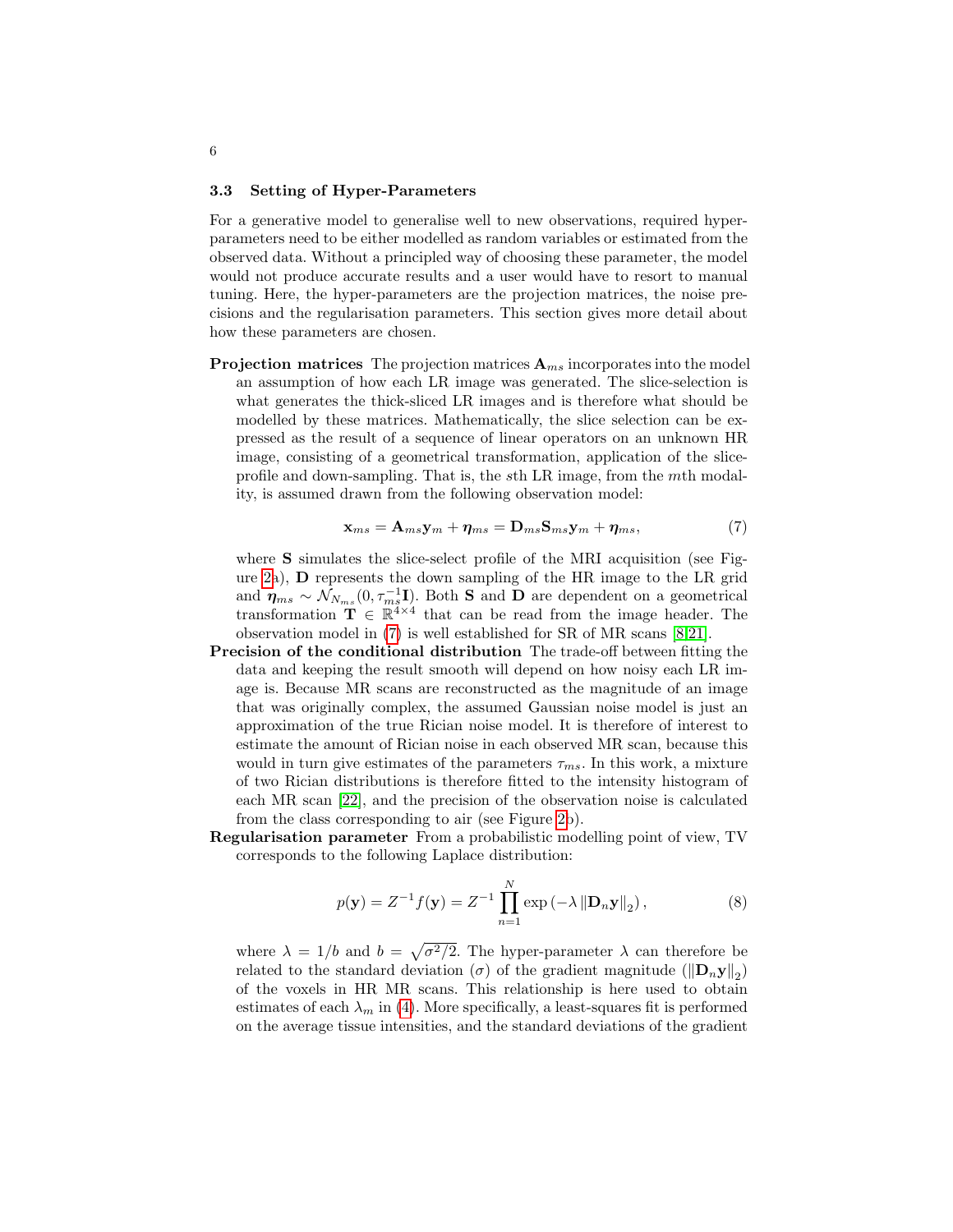magnitudes, computed from a collection of 1,728 T1-, T2- and PD-weighted MR scans from the IXI dataset, resliced to have 1 mm isotropic voxel size (see Figure [2c](#page-4-1)). From this fit, a scaling function relating the image intensity of a LR image to the standard deviation of the gradient magnitude in a HR image can be constructed to give an estimate of a  $\lambda_m$ .

To summarise, a mapping for the regularisation parameters are learnt from HR images, the noise precisions are estimated from the LR data, and the projection matrices are based on metadata (slice thickness).

<span id="page-6-0"></span>

Fig. 3: Two LR images were simulated from two HR images (PD- and T2-weighted) and then reconstructed using four methods. BS, FOT and TV are single-modality SR techniques, capable of combining LR images of only one MR contrast. MTV on the other hand, uses information from both MR contrasts.

# 4 Experiments and Results

The proposed model was validated on the IXI dataset. LR images were generated from HR images allowing for ground-truth comparisons. The peak signal-tonoise ratio (PSNR), root-mean-square error (RMSE) and dice score were used to quantify the findings. Four methods for obtaining estimates of the unknown HR images were used. One interpolation based, using cubic b-splines (BS); three MAP based, using first-order Tikhonov (FOT), TV and MTV regularisation. FOT regularisation was achieved by changing the prior in [\(3\)](#page-3-3) accordingly. Figure [3](#page-6-0) shows an example of simulating LR images from HR images, and subsequently estimating the HR images from the LR ones using the different methods.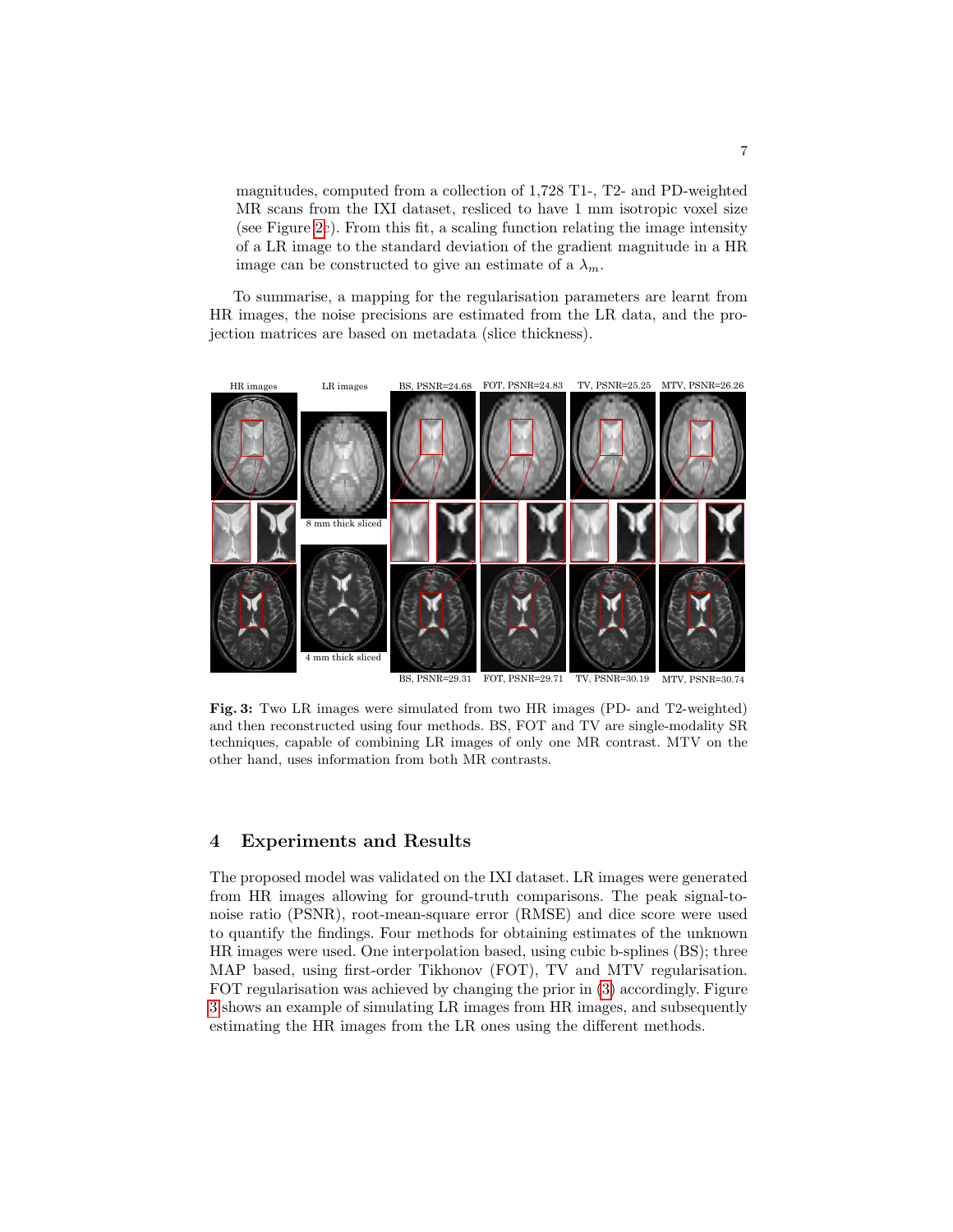The following five experiments were conducted:

- 1. Estimating the observation noise 1,728 images were used to verify the fit of the Rician mixture model. For each image, a known percentage of Rician noise was added (1%, 2.5%, 5%, 10%). The Rician mixture model was then fitted to the intensity histogram of the noisy image. From the fit, an estimate of the added noise was obtained. Table [1](#page-8-0) shows the results of this estimation. From these results it is clear that the Rician mixture model accurately estimates a wide range of noise levels.
- 2. Estimating the regularisation parameter Four MR scans, from different subjects and of different contrasts (T1-, T2-, PD- and DTI-weighted), were used to validate whether the estimate of the regularisation parameter  $\lambda_m$  resulted in accurate reconstructions. The LR images were simulated having slice-thickness seven times greater than the in-plane resolution. Gridsearches over the regularisation parameters were then performed. Each gridsearch was done in the range  $10e{-}4:0.2:1$ . For each value of the regularisation parameter, the PSNR was computed between the resulting reconstruction and the known ground-truth. The DTI-weighted image was included to enable investigating if the method generalises to MR contrasts not part of the training set. The result of each grid-search, with the corresponding estimates marked by crosses, can be seen in Figure [4.](#page-8-1) This shows that the method for estimating the regularisation parameter produces good reconstructions, even for unseen MR contrasts.
- 3. Increasing number of LR images An experiment was conducted to verify that image quality improves for an increasing number of LR images. For 20 subjects, LR images were simulated with a slice thickness seven times greater than the in-plane resolution. Every three LR images were simulated having orthogonal thick slice directions. For more than three images, simulations additionally included a 1 mm translational shift. HR images were reconstructed using BS averaging, FOT and TV. Figure [5a](#page-9-0) shows the results of the experiment. It can be seen that the reconstruction quality increases as more LR images become available. Furthermore, TV consistently reconstructs the highest quality images. As for the optimal number of LR images, it seems as if four images would provide the best trade-off between acquisition time and reconstruction quality.
- 4. Multi-modality SR The subjects of the IXI dataset having T1-, T2- and PD-weigted images were used (576 subjects) to quantify the benefit of reconstructing from subjects imaged with multiple MR contrasts. For each subject's T1-, T2- and PD-weighted data, LR images were simulated by picking the thick-slice direction and the downsampling factor at random (varying from a factor of two to eight). HR images were then reconstructed using BS, FOT, TV and MTV. Table [2](#page-9-1) shows the average PSNR where MTV reconstructed images with the greatest mean PSNRs and lowest standard deviation (sd). Figure [5b](#page-9-0) additionally shows average PSNR for different slice thicknesses, in which MTV once again performs favourably. However, for small slice thickness (2 mm) MTV was outperformed by both FOT and

8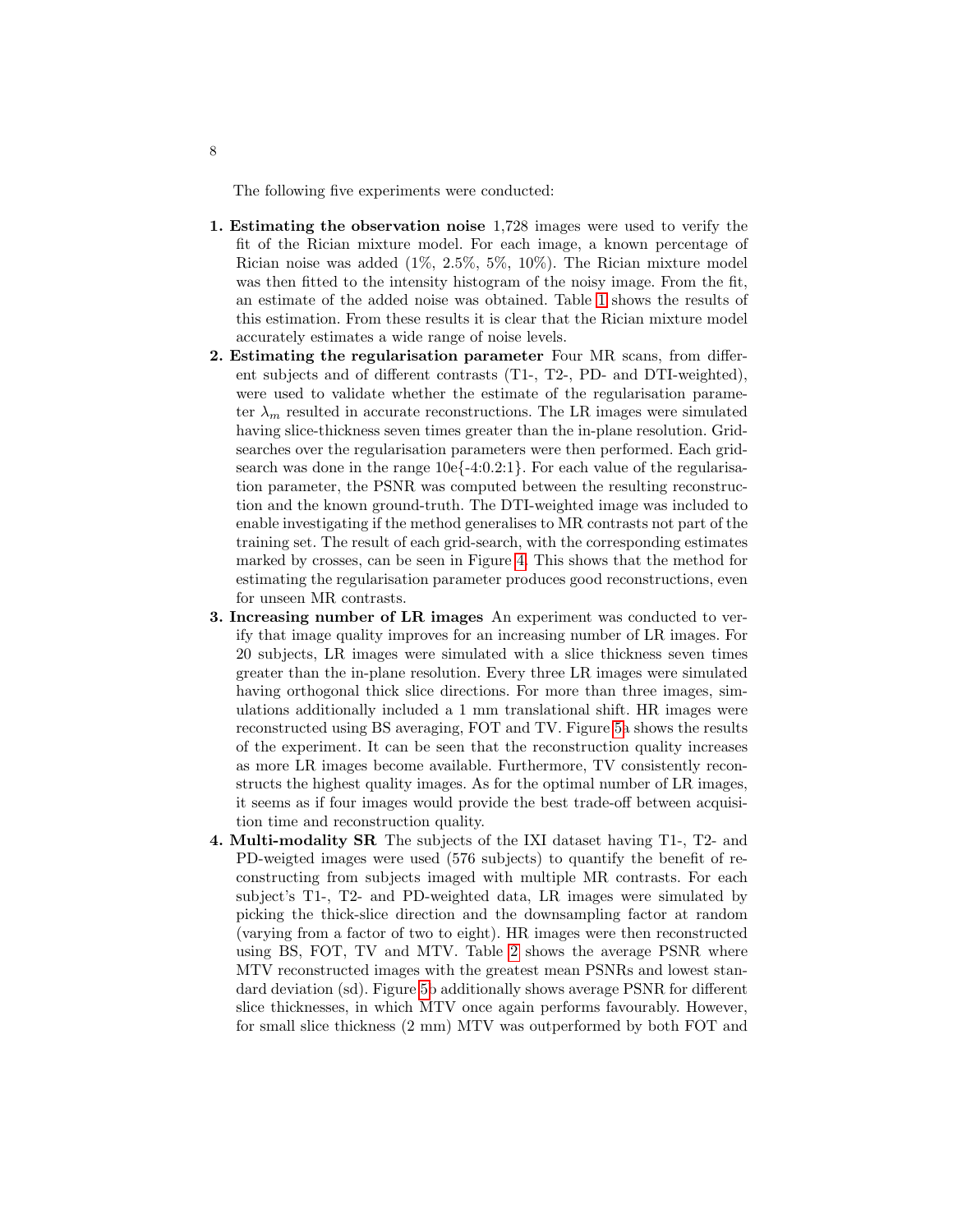TV. This could be due to inaccurate estimates of the noise precisions and/or regularisation parameters, or misregistration of the LR images.

5. Predicting age from brain segmentations To assess the value of SR in segmentation tasks, all the reconstructions from Experiment 4, as well as the HR references, were segmented into grey matter, white matter and cerebrospinal fluid using the multi-channel segmentation algorithm in the SPM software<sup>[4](#page-8-2)</sup>. Dice scores were then calculated between the HR reference segmentation and the segmentations obtained from the reconstructions. The results can be seen in Table [3](#page-9-2) where MTV obtained the highest dice score. All of the segmentations were also given as training data, together with age labels, to a support vector machine regressor from which age predictions were performed. Table [4](#page-9-3) shows RMSEs in predicting age. Interestingly, the RMSE in age from training using the MTV reconstructed segmentations was actually smaller than the RMSE from using the HR reference data. This result could be due to smoothing introduced in the reconstructed data.

<span id="page-8-1"></span>

Fig. 4: Grid-search over the regularisation parameters  $\lambda_m$ , for four different MR contrasts. The estimates of the regularisation parameterers are marked by crosses.

<span id="page-8-0"></span>

| Ground-truth $(\%)$ |                 |                 |                 |                 |                 |
|---------------------|-----------------|-----------------|-----------------|-----------------|-----------------|
| Estimate $(\%)$     | $0.46 \pm 0.49$ | $1.12 \pm 0.78$ | $2.66 \pm 0.71$ | $5.00 \pm 1.02$ | $9.67 \pm 3.52$ |

<span id="page-8-2"></span><sup>4</sup> Available from <http://www.fil.ion.ucl.ac.uk/spm/>.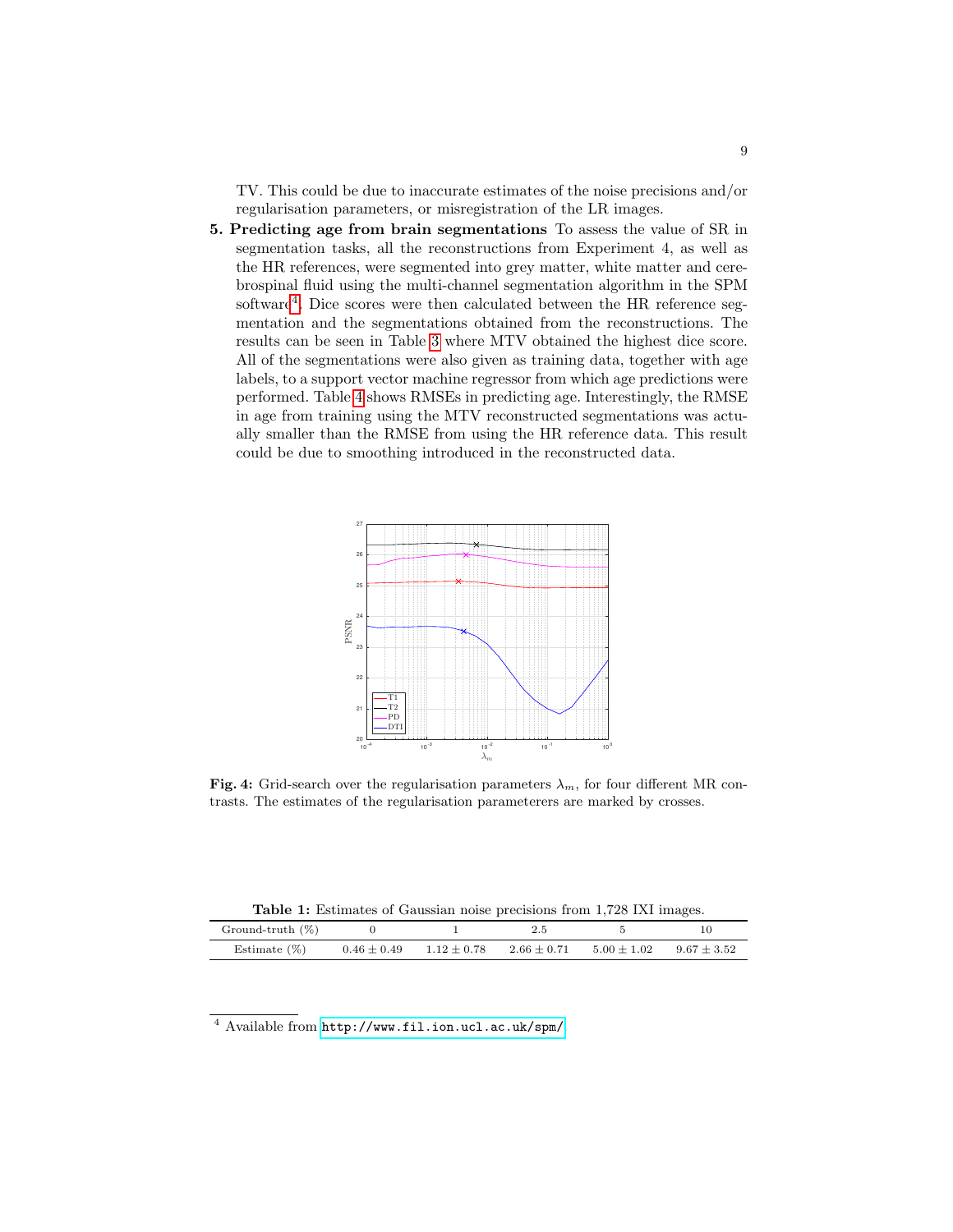<span id="page-9-0"></span>

Fig. 5: a) PSNR for an increasing number of LR images. b) PSNR for increasing slice thicknesses.

<span id="page-9-1"></span>

| <b>Table 2:</b> PSNR for different reconstruction methods. Shown as mean $\pm$ std. |  |
|-------------------------------------------------------------------------------------|--|
|-------------------------------------------------------------------------------------|--|

| Modality | BS             | FOT.            | тv              | MTV              |
|----------|----------------|-----------------|-----------------|------------------|
| T 1      | $29.83 + 9.42$ | $30.41 + 10.70$ | $30.62 + 10.81$ | $30.73 + 9.35$   |
| T2       | $28.16 + 8.15$ | $28.63 + 8.92$  | $28.76 + 8.94$  | $29.02 \pm 7.75$ |
| РD       | $28.46 + 9.97$ | $28.84 + 10.07$ | $29.02 + 9.92$  | $29.42 + 8.46$   |

<span id="page-9-2"></span>Table 3: Dice scores for different reconstruction methods. Shown as mean $\pm$ sd.

| Class | вs              | <b>FOT</b>      | тv                | MTV               |
|-------|-----------------|-----------------|-------------------|-------------------|
| GМ    | $0.831 + 0.002$ | $0.839 + 0.002$ | $0.836 \pm 0.002$ | $0.848 + 0.002$   |
| WМ    | $0.867 + 0.002$ | $0.874 + 0.001$ | $0.871 + 0.001$   | $0.881 + 0.001$   |
| CSF   | $0.852 + 0.001$ | $0.858 + 0.001$ | $0.855 + 0.001$   | $0.866 \pm 0.001$ |

<span id="page-9-3"></span>Table 4: RMSE for predicting age using 558 multi-modality brain segmentations. Shown as mean $\pm{\rm sd.}$ 

| Predicted    | HR.           | ВS              | FOT             | TV              | MTV             |
|--------------|---------------|-----------------|-----------------|-----------------|-----------------|
| RMSE (years) | $6.95\pm0.96$ | $7.00 \pm 1.24$ | $6.85 \pm 1.27$ | $6.71 \pm 1.23$ | $6.68 \pm 1.21$ |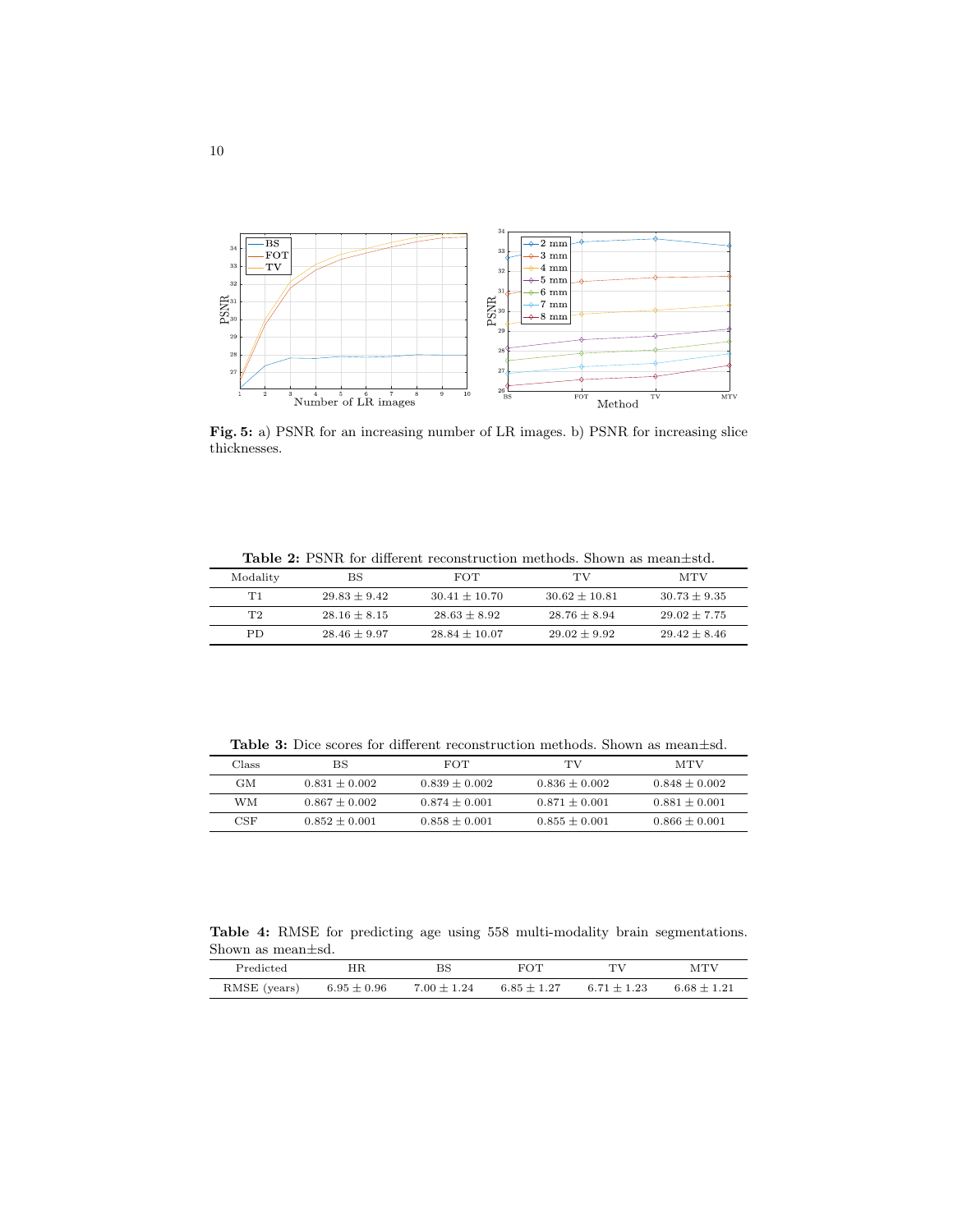### 5 Discussion

This paper presented a generative model for SR in routine clinical MRI. A validation on a large number of subjects demonstrated that the model can recover information from a collection of LR subject MR scans. The MTV norm was introduced as a prior for SR in MRI and was shown able to recover information between MR scans of different contrasts. The model can be used to recover resolution on any set of patient MR scans, of arbitrary MR contrast and orientation, with good results. This is because the necessary hyper-parameters are estimated from the observed data, eliminating any need for parameter tuning in order to obtain accurate HR reconstructions. As a lack of generalisably is a common drawback among published algorithms, this is a strength of the proposed model. Furthermore, as reconstruction results improve with the availability of more LR images (see Figure [5a](#page-9-0)), the model should generalise well to patient data, in which anatomical information is distributed over multiple LR scans.

The model could be of value in translating methods that have shown good results on research data to clinical imaging. For example, many techniques based on machine learning show promising results on analysing neuroimaging data. However, the amount of available high quality training images is limited, since it is both time-consuming and expensive to acquire large quantities of HR scans. As hospitals contain huge amounts of population representative data, accumulated over years of clinical service and available for research at cost neutrality, resolution recovery on this data could provide these algorithms with an abundance of training material. Furthermore, the proposed model also has the potential of improving the results of multi-channel segmentation algorithms, in which interpolation schemes usually are necessary to reslice images to the same size. Here, the model has the potential of decreasing partial volume effects and to create more accurate resized images, which could improve the segmentation output.

Applying SR to clinical MRI is a complex problem and unavoidably leads to limitations in the proposed model. For example, MRI scanner parameters, such as slice profile and slice gap, are highly variable and assuming such parameters as fixed can lead to inaccuracies. However, it should be possible to instead estimate these parameters from the data, by including them in the optimisation procedure. Misalignment between scans could be dealt with in a similar manner, rather than by performing an initial rigid registration of the LR images, as is currently done. A well known fact in image SR is that TV introduces stair-casing effects on flat areas, which are abundant in brain MRI. Using other types of regularisation have shown effective in decreasing such artefacts [\[14\]](#page-11-13). However, the MTV regularisation proposed in this paper seems not to suffer from stair-casing artefacts. This is probably due to the fact that MTV penalises based on gradients distributed over MR scans with often, orthogonal thick-slice directions. Hence, an image area containing flat gradients in one MR contrast may very well have more informative gradients in another contrast. Finally, the model will need to be validated on real patient data, which should be done in cooperation with an expert physician. This validation will be part of future work.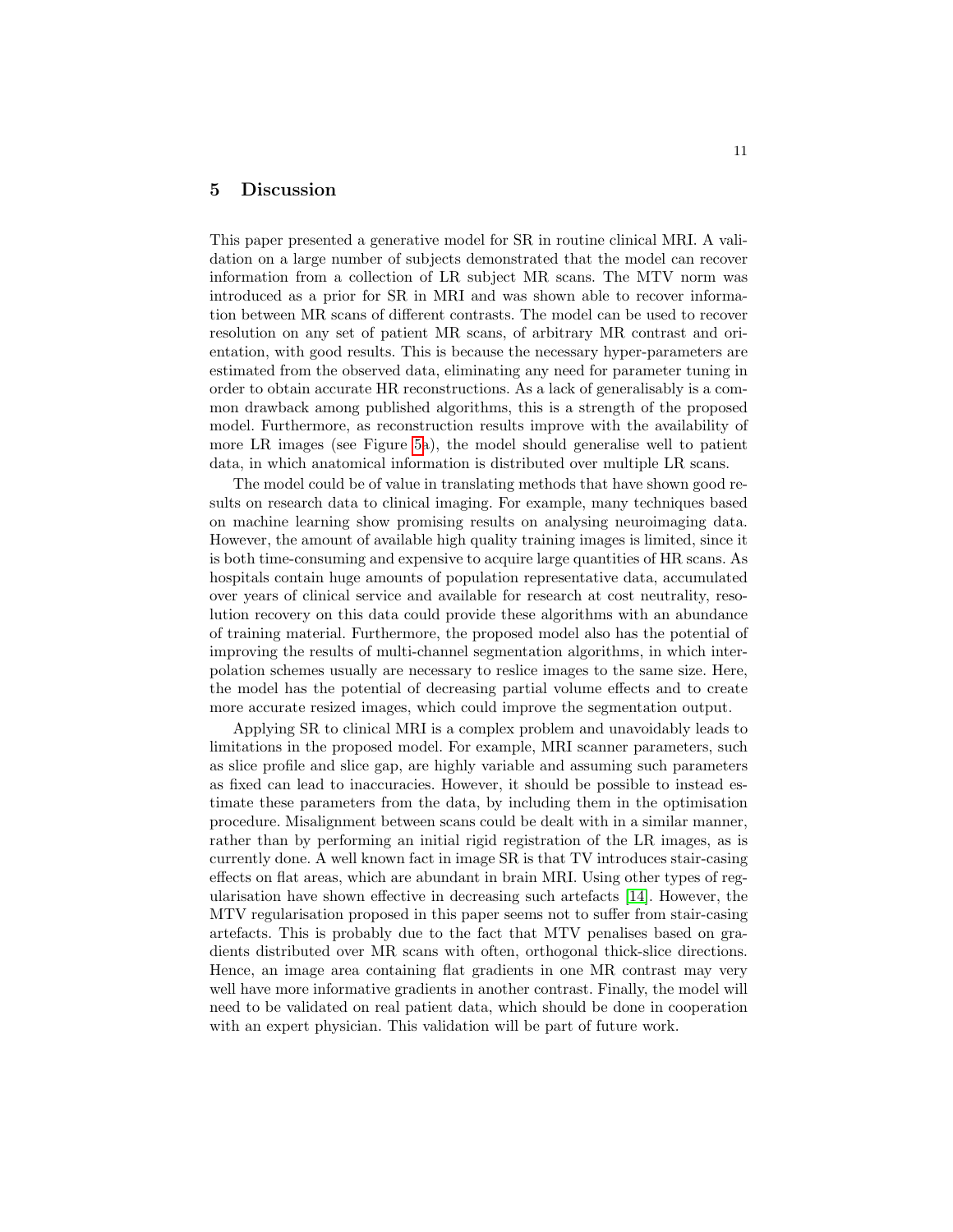### References

- <span id="page-11-0"></span>1. C. Roobottom, G. Mitchell, and G. Morgan-Hughes, "Radiation-reduction strategies in cardiac computed tomographic angiography," Clin Radiol, vol. 65, no. 11, pp. 859–867, 2010.
- <span id="page-11-1"></span>2. S. M. Smith and T. E. Nichols, "Statistical challenges in big data human neuroimaging," Neuron, vol. 97, no. 2, pp. 263 – 268, 2018.
- <span id="page-11-2"></span>3. C. Blaiotta, P. Freund, M. J. Cardoso, et al., "Generative diffeomorphic modelling of large MRI data sets for probabilistic template construction," NeuroImage, 2017.
- <span id="page-11-3"></span>4. M. Havaei, A. Davy, D. Warde-Farley, A. Biard, et al., "Brain tumor segmentation with deep neural networks," Med Image Anal, vol. 35, pp. 18–31, 2017.
- <span id="page-11-4"></span>5. O. Ronneberger, P. Fischer, and T. Brox, "U-net: Convolutional networks for biomedical image segmentation," in MICCAI, pp. 234–241, Springer, 2015.
- <span id="page-11-5"></span>6. E. Van Reeth, I. W. Tham, C. H. Tan, et al., "Super-resolution in magnetic resonance imaging: A review," Concepts Magn Reson, vol. 40, no. 6, pp. 306–325, 2012.
- <span id="page-11-6"></span>7. E. Plenge, D. H. Poot, M. Bernsen, G. Kotek, et al., "Super-resolution methods in MRI: Can they improve the trade-off between resolution, signal-to-noise ratio, and acquisition time?," Magn Reson Med, vol. 68, no. 6, pp. 1983–1993, 2012.
- <span id="page-11-7"></span>8. H. Greenspan, G. Oz, N. Kiryati, et al., "MRI inter-slice reconstruction using super-resolution," Magn Reson Imag, vol. 20, no. 5, pp. 437–446, 2002.
- <span id="page-11-8"></span>9. D. H. Poot, V. Van Meir, and J. Sijbers, "General and efficient super-resolution method for multi-slice MRI," in MICCAI, pp. 615–622, Springer, 2010.
- <span id="page-11-9"></span>10. J. V. Manjón, P. Coupé, A. Buades, et al., "Non-local MRI upsampling," Med Image Anal, vol. 14, no. 6, pp. 784–792, 2010.
- <span id="page-11-10"></span>11. D. C. Alexander, D. Zikic, J. Zhang, et al., "Image quality transfer via random forest regression: applications in diffusion MRI," in MICCAI, pp. 225–232, Springer, 2014.
- <span id="page-11-11"></span>12. S. Wang, Z. Su, L. Ying, et al., "Accelerating magnetic resonance imaging via deep learning," in ISBI, pp. 514–517, IEEE, 2016.
- <span id="page-11-12"></span>13. M. Ebner, K. K. Chung, F. Prados, et al., "Volumetric reconstruction from printed films: Enabling 30 year longitudinal analysis in MR neuroimaging," NeuroImage, vol. 165, pp. 238–250, 2018.
- <span id="page-11-13"></span>14. F. Odille, A. Bustin, B. Chen, et al., "Motion-corrected, super-resolution reconstruction for high-resolution 3D cardiac cine MRI," in MICCAI, pp. 435–442, Springer, 2015.
- <span id="page-11-14"></span>15. J. V. Manjón, P. Coupé, A. Buades, et al., "MRI superresolution using selfsimilarity and image priors," Int J Biomed Imag, vol. 2010, p. 17, 2010.
- <span id="page-11-15"></span>16. F. Rousseau, A. D. N. Initiative, et al., "A non-local approach for image superresolution using intermodality priors," Med Image Anal, vol. 14, no. 4, pp. 594–605, 2010.
- <span id="page-11-16"></span>17. K. Jafari-Khouzani, "MRI upsampling using feature-based nonlocal means approach," IEEE Trans Med Imag, vol. 33, no. 10, pp. 1969–1985, 2014.
- <span id="page-11-17"></span>18. Y.-W. Wen, M. K. Ng, and Y.-M. Huang, "Efficient total variation minimization methods for color image restoration," IEEE Trans Image Process, vol. 17, no. 11, pp. 2081–2088, 2008.
- <span id="page-11-18"></span>19. S. Boyd, N. Parikh, E. Chu, et al., "Distributed optimization and statistical learning via the alternating direction method of multipliers," Found Trends Mach Learning, vol. 3, no. 1, pp. 1–122, 2011.

### 12